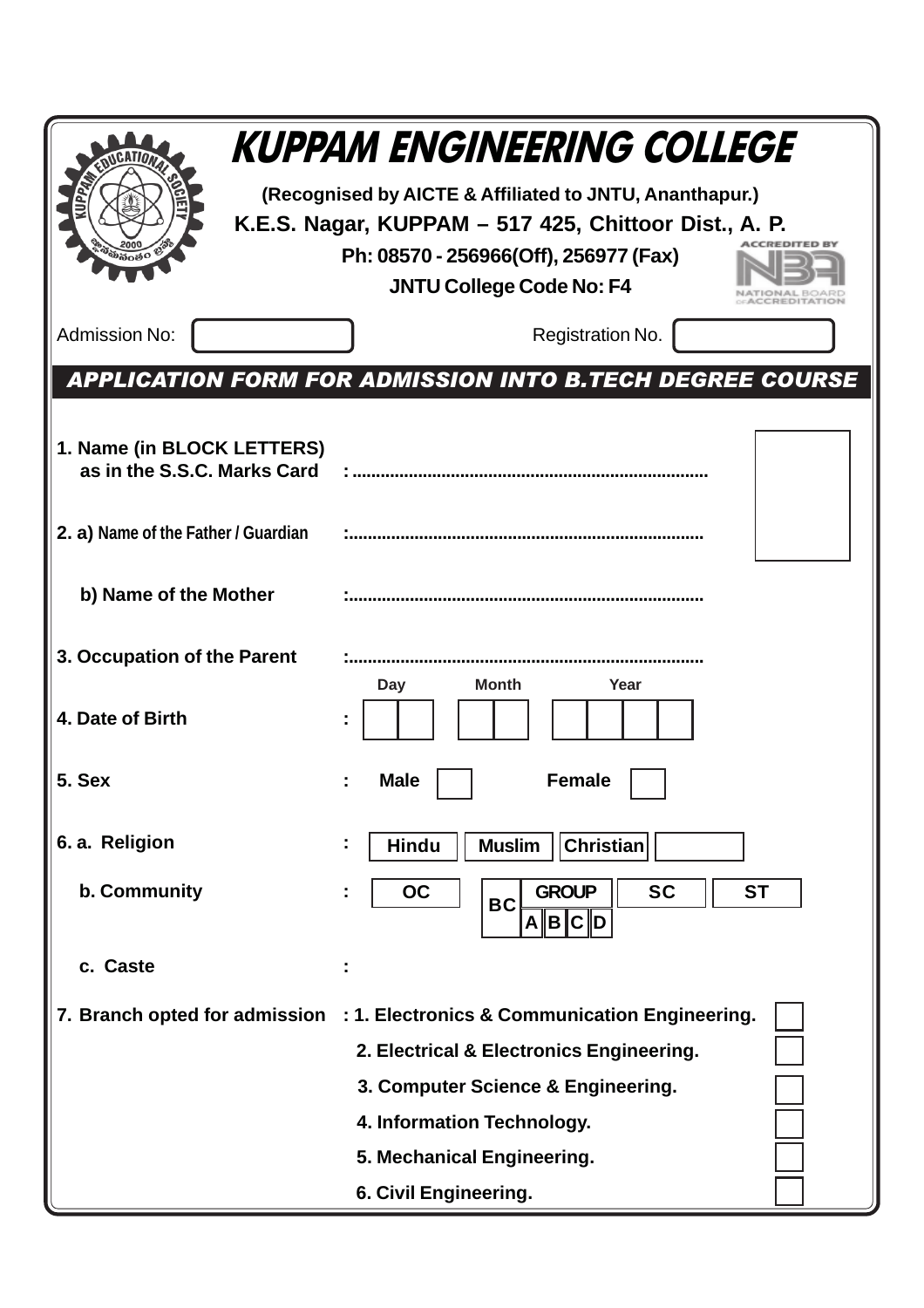| 8. a. Address for Communication |                                                                                                      |  |                         |                          |                         |  |                         | <b>b. Permanent Address</b> |                          |  |                              |                                         |  |
|---------------------------------|------------------------------------------------------------------------------------------------------|--|-------------------------|--------------------------|-------------------------|--|-------------------------|-----------------------------|--------------------------|--|------------------------------|-----------------------------------------|--|
|                                 |                                                                                                      |  |                         |                          |                         |  |                         |                             |                          |  |                              |                                         |  |
|                                 |                                                                                                      |  |                         |                          |                         |  |                         |                             |                          |  |                              |                                         |  |
|                                 |                                                                                                      |  |                         |                          |                         |  |                         |                             |                          |  |                              |                                         |  |
|                                 | Pin                                                                                                  |  |                         |                          |                         |  | Pin                     |                             |                          |  |                              |                                         |  |
|                                 | STD:Phone:<br>(If you have no phone, please mention your neighbour's or known person's phone number) |  |                         |                          |                         |  |                         |                             |                          |  |                              |                                         |  |
|                                 | 9. Details of qualifying Examinations:                                                               |  |                         |                          |                         |  |                         |                             |                          |  |                              |                                         |  |
|                                 | <b>Month and</b><br><b>Course</b>                                                                    |  | year of Passing         |                          |                         |  | <b>Institution</b>      |                             |                          |  | <b>Number of</b><br>attempts | Percentage<br>of marks                  |  |
|                                 | X Std                                                                                                |  |                         |                          |                         |  |                         |                             |                          |  |                              |                                         |  |
|                                 | Intermediate                                                                                         |  |                         |                          |                         |  |                         |                             |                          |  |                              |                                         |  |
|                                 | Diploma /<br>Degree                                                                                  |  |                         |                          |                         |  |                         |                             |                          |  |                              |                                         |  |
|                                 | 10. Medium of Instruction:                                                                           |  |                         |                          |                         |  |                         |                             |                          |  |                              |                                         |  |
|                                 | 11. Marks obtained in Qualifying Examination :                                                       |  |                         |                          |                         |  |                         |                             |                          |  |                              |                                         |  |
|                                 | a) Intermediate Month & Year of Passing                                                              |  |                         |                          |                         |  |                         |                             |                          |  |                              |                                         |  |
|                                 |                                                                                                      |  |                         | I Year                   |                         |  | Il Year                 |                             | Percentage               |  | Average<br>percentage        |                                         |  |
|                                 | Subject                                                                                              |  | Maximum<br><b>Marks</b> | <b>Marks</b><br>Obtained |                         |  | Maximum<br><b>Marks</b> |                             | <b>Marks</b><br>Obtained |  |                              | 0f<br>I & II Years                      |  |
|                                 | Physics                                                                                              |  | 60                      |                          |                         |  | 90                      |                             |                          |  |                              |                                         |  |
|                                 | Chemistry                                                                                            |  | 60                      |                          |                         |  | 90                      |                             |                          |  |                              |                                         |  |
|                                 | <b>Mathematics</b>                                                                                   |  | 150                     |                          |                         |  | 150                     |                             |                          |  |                              |                                         |  |
|                                 | Total                                                                                                |  | 270                     |                          |                         |  | 330                     |                             |                          |  |                              |                                         |  |
| b) Diploma:                     |                                                                                                      |  |                         |                          |                         |  |                         |                             |                          |  |                              |                                         |  |
|                                 |                                                                                                      |  |                         |                          |                         |  |                         |                             |                          |  |                              |                                         |  |
|                                 | <b>Subjects</b>                                                                                      |  | Month and<br>Year       |                          | Maximum<br><b>Marks</b> |  | <b>Marks Obtained</b>   |                             | Percentage               |  |                              | Average<br>percentage of<br>Three Years |  |
|                                 |                                                                                                      |  |                         |                          |                         |  |                         |                             |                          |  |                              |                                         |  |
|                                 |                                                                                                      |  |                         |                          |                         |  |                         |                             |                          |  |                              |                                         |  |